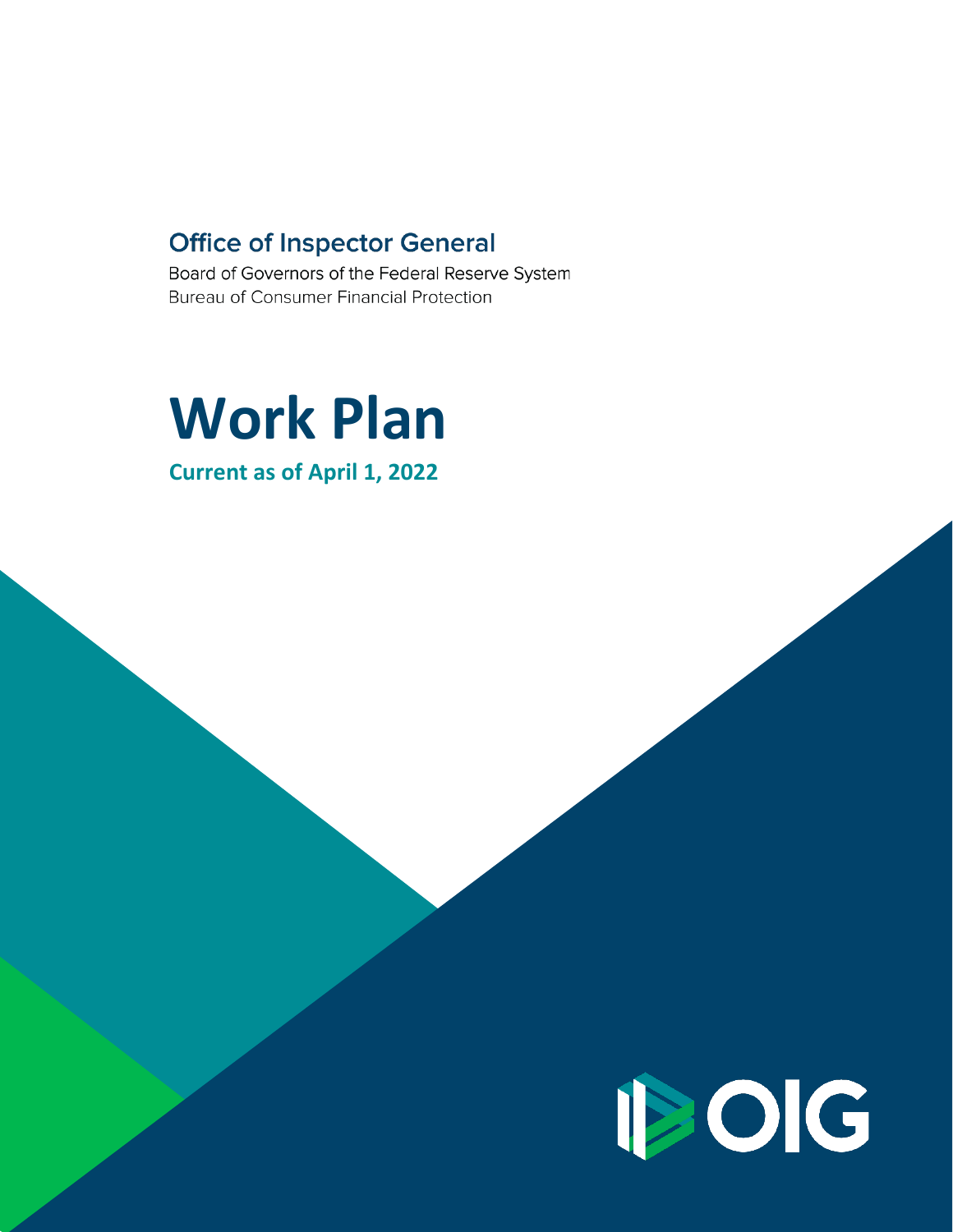## <span id="page-1-0"></span>**Overview**

The *Work Plan* presents the audits and evaluations that we are conducting to assist the Board of Governors of the Federal Reserve System and the Bureau of Consumer Financial Protection in fulfilling their respective missions. Our statutory mandates are our highest priority, and with our remaining resources, we focus on those programs and operations in which potential deficiencies pose the highest risk to the Board and the Bureau in achieving their strategic goals, objectives, and priorities; meeting budgetary and financial commitments; and complying with applicable laws, regulations, and guidance.

The *Work Plan* is updated quarterly. Each project is categorized as *initiated*, *in development*, or *planned*.

- Initiated: The project is underway; the description of the project includes the calendar quarter in which we expect to complete the project.
- In development: The project team is determining the project's scope and completion date.
- Planned: The project has been identified by our office, and formal work has not yet begun.

Each quarter, projects that are new or have been updated, postponed, canceled, terminated, suspended, or issued as reports are marked as such. For a list of issued reports, please view th[e Audit Reports page](http://oig.federalreserve.gov/reports/audit-reports.htm) on our website.

We also label the work we are conducting that is related to the Board's and the Bureau's COVID-19 pandemic response activities. This Pandemic Response Oversight label appears below the project title, or below the completion quarter for initiated projects.

We may be required to perform unanticipated work based on congressional or agency requests, OIG Hotline complaints, new statutory mandates, or other input. Such work, as well as resource constraints, may result in our deferring, canceling, or modifying projects. Our effectiveness depends on our flexibility to address other priorities as they arise.

For congressional, media, or other inquiries, please emai[l oig.media@frb.gov.](mailto:oig.media@frb.gov)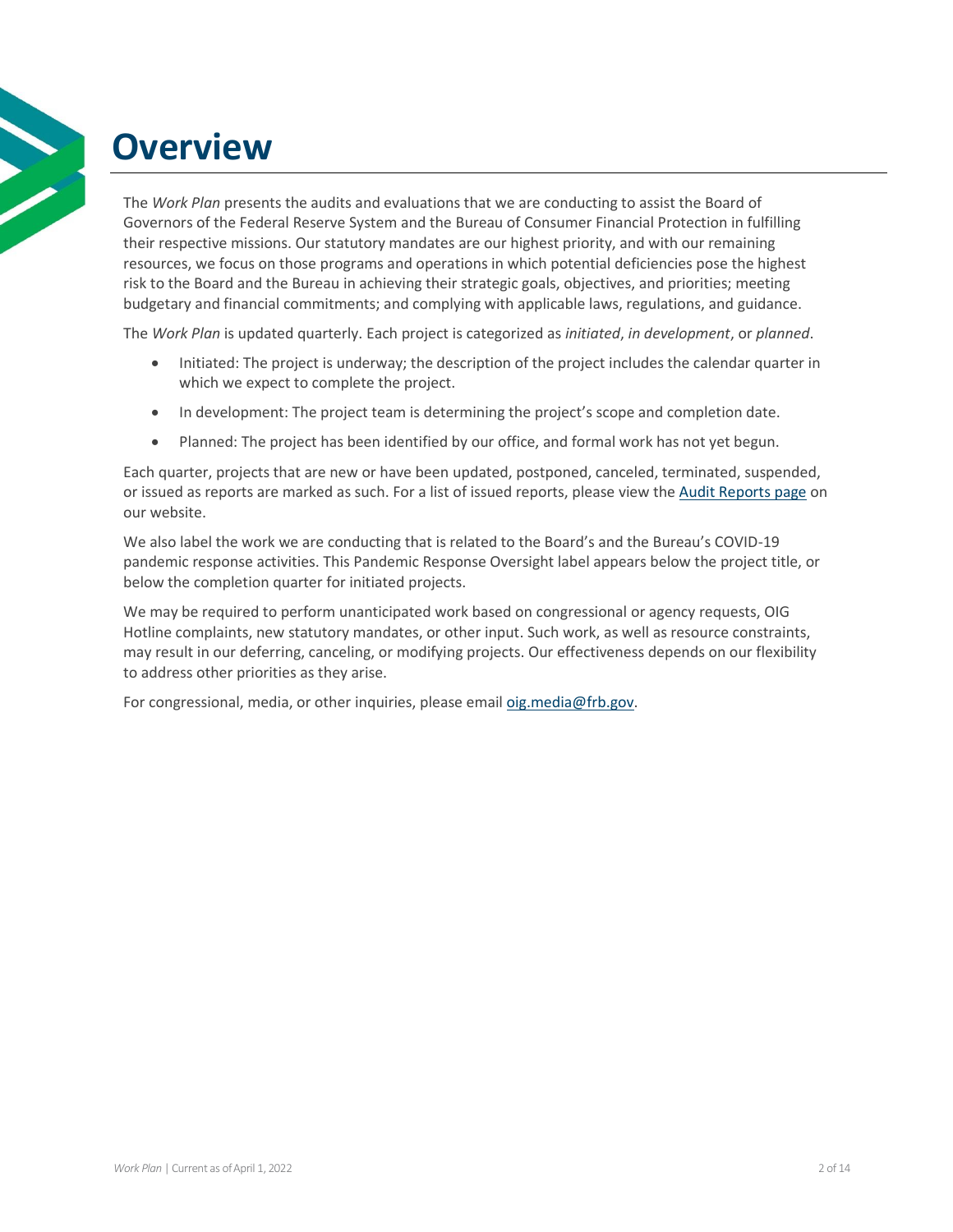## <span id="page-2-0"></span>**Contents**

| Overview                          | $\overline{2}$ |
|-----------------------------------|----------------|
| Contents                          | 3              |
| <b>Board: Initiated Projects</b>  | 4              |
| Board: Projects in Development    | 8              |
| <b>Board: Planned Projects</b>    | 10             |
| <b>Bureau: Initiated Projects</b> | 12             |
| Bureau: Projects in Development   | 13             |
| <b>Bureau: Planned Projects</b>   | 14             |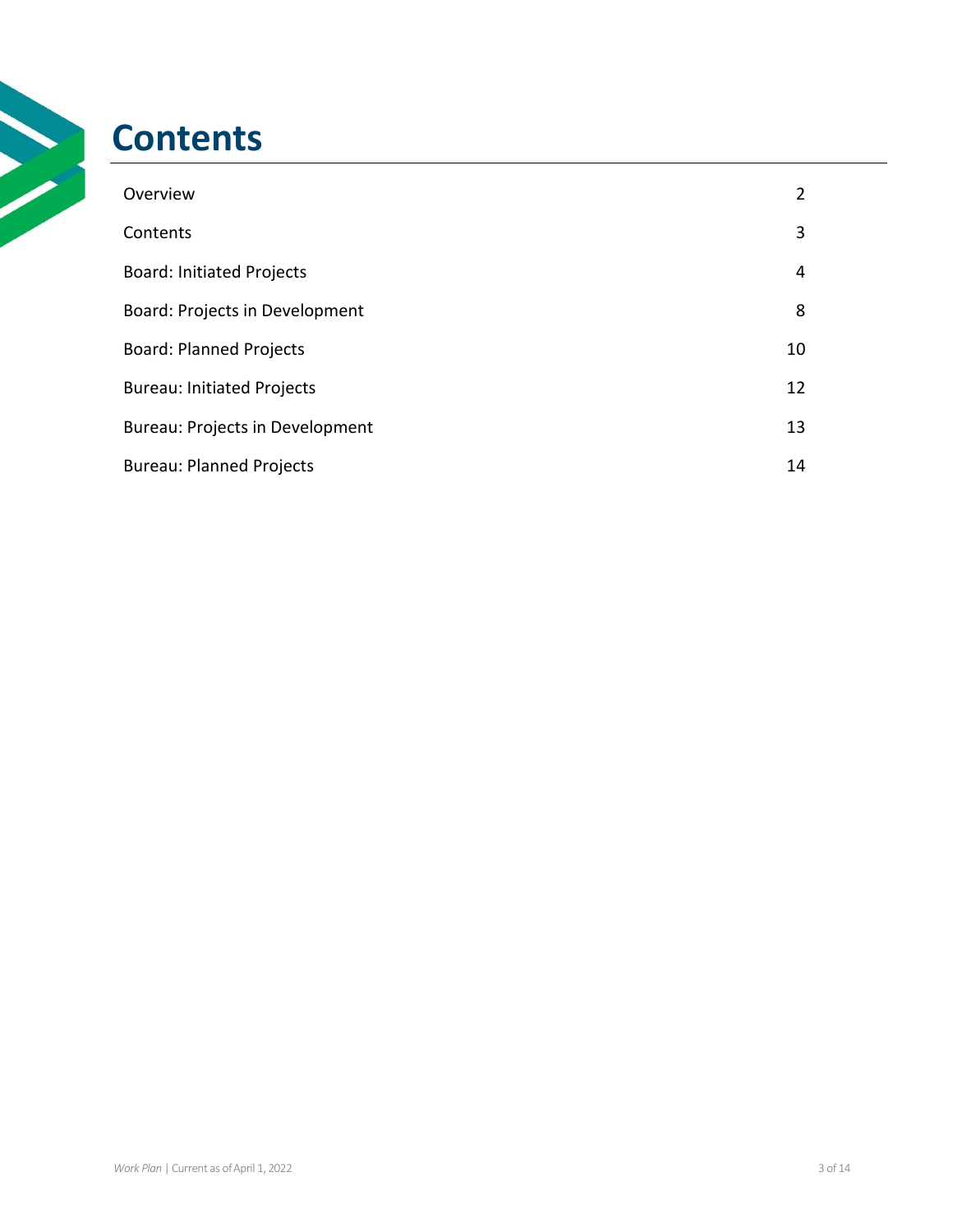## <span id="page-3-0"></span>**Board: Initiated Projects**

with calendar quarter of expected completion

## **[Audit of the Board's Change Order](https://oig.federalreserve.gov/reports/board-contract-modification-process-feb2022.htm)  [Process for Its Infrastructure](https://oig.federalreserve.gov/reports/board-contract-modification-process-feb2022.htm)  [Contracts](https://oig.federalreserve.gov/reports/board-contract-modification-process-feb2022.htm) <sup>I</sup>[SSUED](https://oig.federalreserve.gov/reports/board-contract-modification-process-feb2022.htm)**

#### **First [quarter 2022](https://oig.federalreserve.gov/reports/board-contract-modification-process-feb2022.htm)**

The Board's renovation projects are multiyear efforts that involve significant resources and could pose challenges. The Board awarded contracts to multiple vendors for four building renovations. The Division of Financial Management's Procurement function works with contracting officer's representatives in the Board's divisions to issue contract modifications. This audit is reviewing the Board's contract modification process related to its renovation projects to ensure compliance with the relevant process, policy, and guidance.

#### **Audi[t of the Board's Data](https://oig.federalreserve.gov/reports/board-CARES-act-lending-program-data-feb2022.htm) Collection, [Aggregation, Validation, and Reporting](https://oig.federalreserve.gov/reports/board-CARES-act-lending-program-data-feb2022.htm)  [Processes for Its CARES Act Lending](https://oig.federalreserve.gov/reports/board-CARES-act-lending-program-data-feb2022.htm)  Programs ISSUED**

#### **First [quarter 2022](https://oig.federalreserve.gov/reports/board-CARES-act-lending-program-data-feb2022.htm)**

#### **Pandemic Response Oversight**

Section 4026 of the CARES Act and section 13(3) of the Federal Reserve Act require the Board to report certain information regarding its emergency lending programs. The Board has stated its commitment to transparency and accountability by announcing that it will report, on a monthly basis, information on the lending programs using CARES Act funding, including the names and details of the participants in each program; the amounts borrowed and the interest rate charged; and the overall costs, revenues, and fees for each program. We are assessing the Board's processes for collecting, aggregating, and reporting lending information related to its CARES Act lending programs, including the data validation processes it uses to ensure that the information is current, accurate, and complete.

## **[Audit of the Board's Financial](https://oig.federalreserve.gov/reports/board-financial-statement-audit-mar2022.htm)  [Statements as of and for the Years](https://oig.federalreserve.gov/reports/board-financial-statement-audit-mar2022.htm)  [Ended December 31, 2021 and 2020](https://oig.federalreserve.gov/reports/board-financial-statement-audit-mar2022.htm) <b>ISSUED**

#### **[First quarter 2022](https://oig.federalreserve.gov/reports/board-financial-statement-audit-mar2022.htm)**

We contracted with an independent public accounting firm to audit the financial statements of the Board. We are overseeing the activities of the independent public accounting firm to ensure compliance with generally accepted government auditing standards and Public Company Accounting Oversight Board auditing standards related to internal controls over financial reporting.

## **[Audit of the Federal Financial](https://oig.federalreserve.gov/reports/board-ffiec-financial-statement-audit-mar2022.htm)  In[stitutions Examination Council's](https://oig.federalreserve.gov/reports/board-ffiec-financial-statement-audit-mar2022.htm)  [\(FFIEC\) Financial Statements as of and](https://oig.federalreserve.gov/reports/board-ffiec-financial-statement-audit-mar2022.htm)  [for the Years Ended December 31, 2021](https://oig.federalreserve.gov/reports/board-ffiec-financial-statement-audit-mar2022.htm)  [and 2020](https://oig.federalreserve.gov/reports/board-ffiec-financial-statement-audit-mar2022.htm) <sup>I</sup>SSUED**

#### **[First quarter 2022](https://oig.federalreserve.gov/reports/board-ffiec-financial-statement-audit-mar2022.htm)**

The Board performs the accounting function for the FFIEC, and we contracted with an independent public accounting firm to audit the financial statements of the FFIEC. We are overseeing the activities of the independent public accounting firm to ensure compliance with generally accepted government auditing standards.

#### **[Evaluation of the Board's Adoption of](https://oig.federalreserve.gov/reports/board-cloud-systems-mar2022.htm)  [Cloud Computing Solutions](https://oig.federalreserve.gov/reports/board-cloud-systems-mar2022.htm)  [\(Phase 1\)](https://oig.federalreserve.gov/reports/board-cloud-systems-mar2022.htm) <sup>I</sup>SSUED**

#### **First [quarter 2022](https://oig.federalreserve.gov/reports/board-cloud-systems-mar2022.htm)**

Federal agencies, including the Board, are increasingly implementing cloud computing–based systems to meet their business needs. *Cloud computing* refers to a model for enabling convenient, on-demand network access to a shared pool of configurable resources (for example, networks, servers, storage, applications, and services) that can be rapidly provisioned and released with minimal management effort or service provider interaction. We are performing this evaluation in two phases. The objective of phase 1 is to evaluate the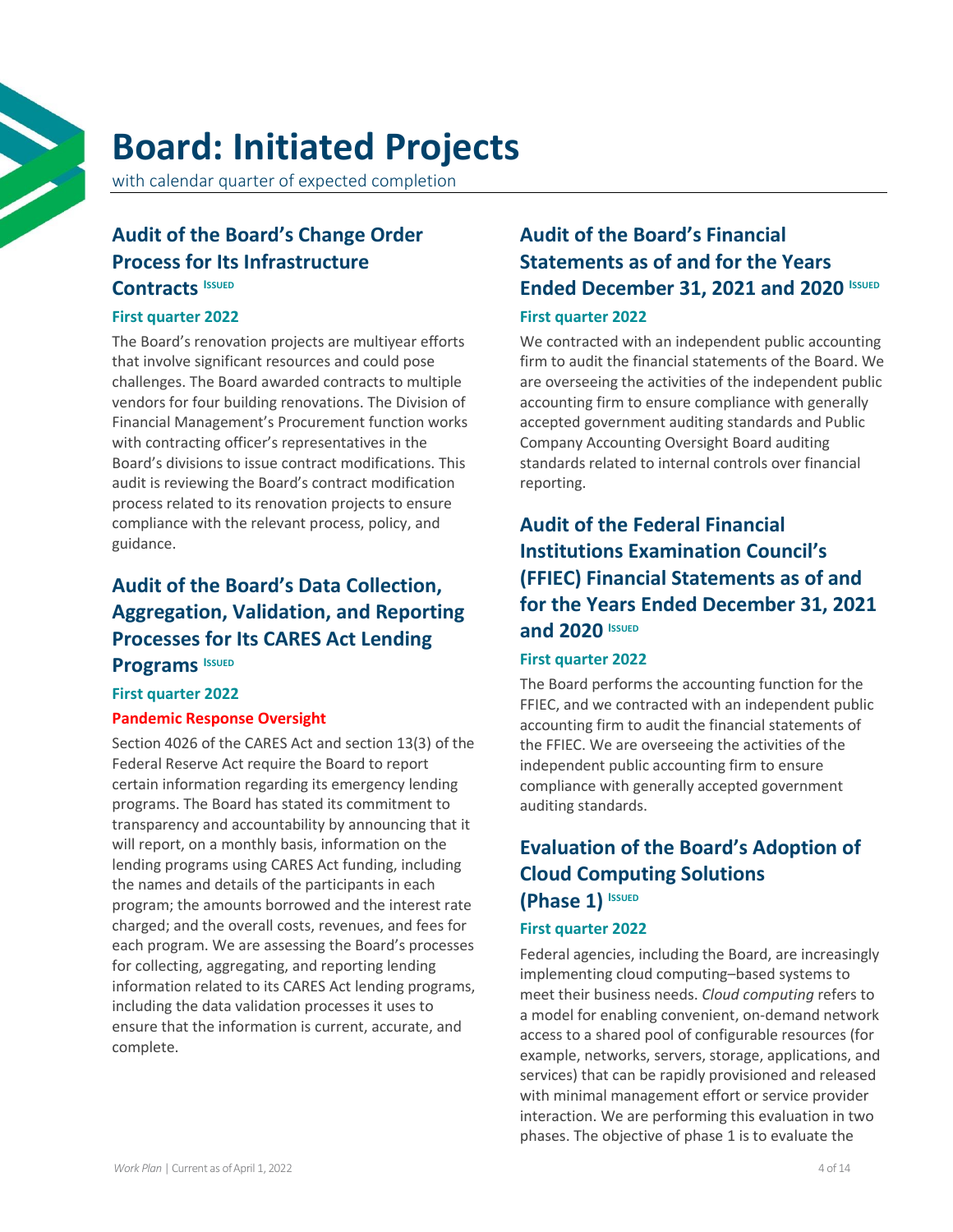effectiveness of the Board's system development life cycle processes in ensuring that risks are adequately managed for cloud systems currently in use.

## **[Evaluation of the Board's Personnel](https://oig.federalreserve.gov/reports/board-personnel-security-program-jan2022.htm)  [Security Program](https://oig.federalreserve.gov/reports/board-personnel-security-program-jan2022.htm) <b>ISSUED**

#### **[First quarter 2022](https://oig.federalreserve.gov/reports/board-personnel-security-program-jan2022.htm)**

Board activities and information have the potential to significantly influence financial market activity and affect important public policies or private-sector decisions. Accordingly, it is important to ensure that both employees' and contractors' backgrounds are appropriately screened when granting access to Board facilities and providing security clearances. The Board's personnel security program oversees and administers the screening of Board employees and contractors, as well as Federal Reserve Bank personnel who require such screening. We are assessing the efficiency and effectiveness of the Board personnel security program's processes and controls related to the oversight and administration of background investigations and security clearances for employees and contractors.

### **Security Control Review of the Accounts, Risk, and Credit (ARC) System ISSUED**

#### **First quarter 2022**

The Federal Information Security Modernization Act of 2014 (FISMA) requires that each agency inspector general conduct an annual independent evaluation of its respective agency's information security program and practices, including testing controls for select systems. To meet these requirements, we have initiated a security control review of the ARC system, which is managed by the Federal Reserve System. Our review focuses on the effectiveness of security controls implemented for the component of ARC that is used to process loans for the Paycheck Protection Program Liquidity Facility.

The results of this review may be incorporated into our annual FISMA review and were reported out in a restricted memorandum.

#### **Security Control Review of the Board Data Platform ISSUED**

#### **First quarter 2022**

The Federal Information Security Modernization Act of 2014 (FISMA) requires that each agency inspector general conduct an annual independent evaluation of its respective agency's information security program and practices, including testing controls for select systems. To meet these requirements, we have initiated a security control review of the Board Data Platform, which is used for the receipt and processing of acquired, purchased, and internal agency data assets.

The results of this review may be incorporated into our annual FISMA review and were reported out in a restricted memorandum.

## **Evaluation of Third-Party Cybersecurity Risk Management Processes for Vendors Supporting the Main Street Lending Program (MSLP) and the Secondary Market Corporate Credit Facility (SMCCF)**

#### **Second quarter 2022 Pandemic Response Oversight**

In response to the economic effects of the COVID-19 pandemic, the Board created new lending programs and facilities to provide loans to employers, certain businesses, and communities across the country to support the U.S. economy. To support the implementation of specific programs and facilities, the Federal Reserve Banks have contracted with thirdparty vendors for various services, such as administrative, custodial, legal, design, and investment management services. These vendors provide data generated from the operations and management of the facilities to the Reserve Banks, who then provide the data to the Board. We are evaluating the effectiveness of (1) the risk management processes designed to ensure that effective information security and data integrity controls are implemented by third parties supporting the administration of the MSLP and the SMCCF and (2) select security controls managed by the Reserve Banks for selected systems that process and maintain MSLP and SMCCF data.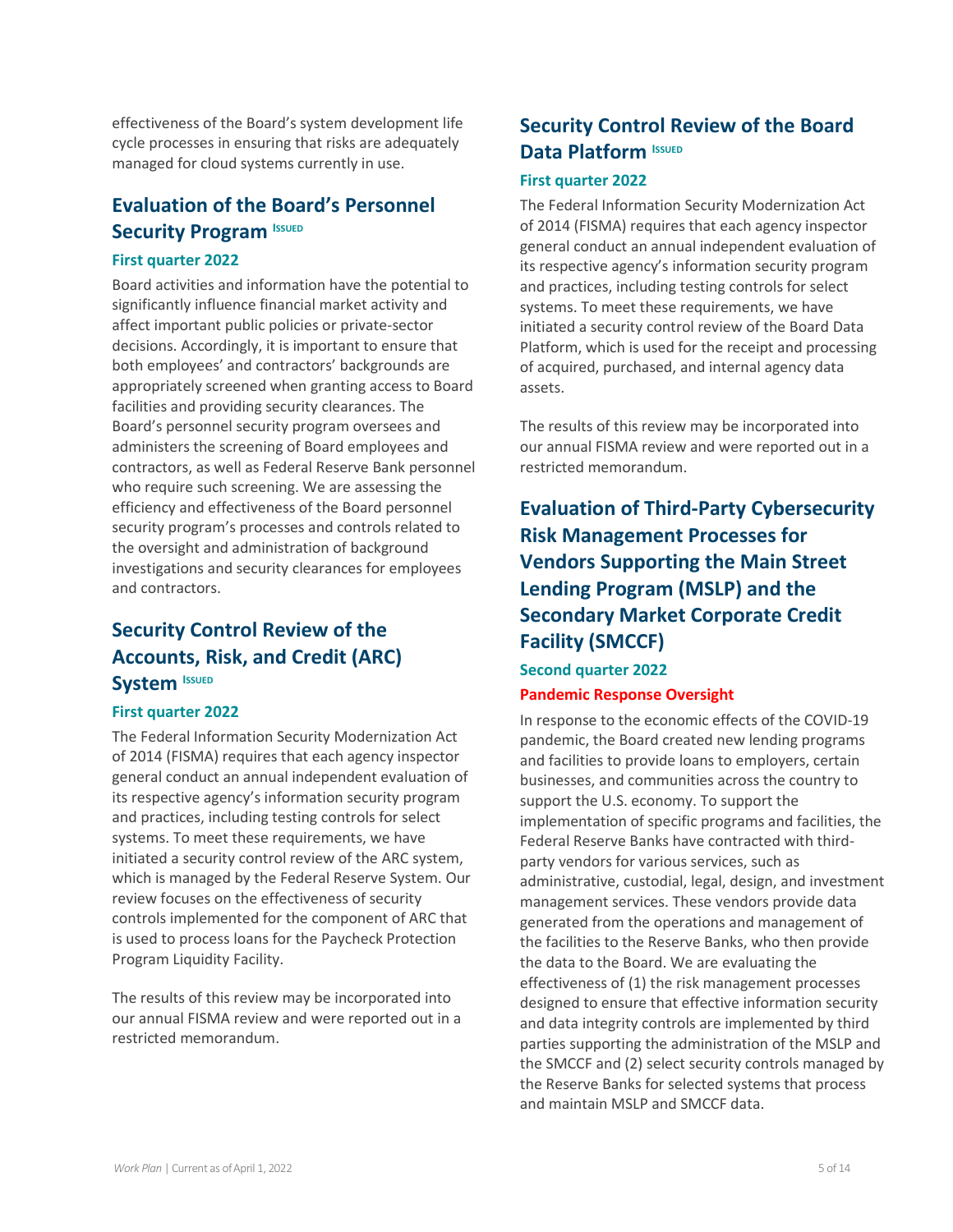### **Security Control Review of the Board's Secure Document System**

#### **Second quarter 2022**

The Federal Information Security Modernization Act of 2014 requires that each agency inspector general conduct an annual independent evaluation of its respective agency's information security program and practices, including testing controls for select systems. To meet these requirements, we have initiated a security control review of the Board's Secure Document System, which is an agency-designated high-value asset that provides for the secure distribution of Federal Open Market Committee documents to authorized staff at the Board and the Federal Reserve Banks.

## **Evaluation of the Board's Processes for Reviewing and Approving Supervisory Proposals**

#### **Third quarter 2022**

The Board plays a significant role in supervising and regulating U.S. financial institutions. Through its oversight, the Board seeks to ensure that the institutions it supervises operate in a safe and sound manner and comply with applicable federal laws and regulations. Key aspects of the Board Division of Supervision and Regulation's mission include developing and implementing effective supervisory policy and guidance for supervised financial institutions. Board members may be involved in reviewing and approving supervisory proposals addressing various matters, such as certain supervisory policy and guidance and aspects of the supervisory stress testing program. We are assessing the effectiveness of the Board's processes for reviewing and approving supervisory proposals. Our focus is on the Board's practices for determining which supervisory proposals and activities warrant consultation and approval by Board members. Our scope includes proposals related to supervisory policy and guidance as well as the supervisory stress testing program.

### **Evaluation of the Board's Statistical Assessment of Bank Risk (SABR) and Bank Exams Tailored to Risk (BETR) Processes**

#### **Fourth quarter 2022**

The Board uses various models to inform risk-based examination decisions. The Board's SABR surveillance models and processes inform the agency's watch list, which highlights state member banks and holding companies with emerging financial weaknesses and flags institutions in the initial phases of financial deterioration. The Board uses the BETR processes to assess the level of risk at a state member bank, which allows supervisory personnel to tailor examination procedures to the size, complexity, and risk profile of the institution. We are assessing the effectiveness of the model risk management processes pertaining to SABR and BETR.

## **Evaluation of the Federal Reserve System's Vendor Selection and Management Processes Related to the Federal Reserve Bank of New York's (FRB New York) Emergency Lending Programs**

#### **Fourth quarter 2022 Pandemic Response Oversight**

As part of its emergency lending program, FRB New York operated six emergency lending facilities, five of which were supported by multiple vendor contracts. FRB New York awarded some of its emergency lending program–related contracts noncompetitively because of the exigent circumstances, and other contracts pose potential conflict-of-interest risks to the System. FRB New York's reliance on vendors highlights the importance of its monitoring of vendor performance. We are assessing the Board's and FRB New York's processes related to vendor selection and management for FRB New York's emergency lending programs.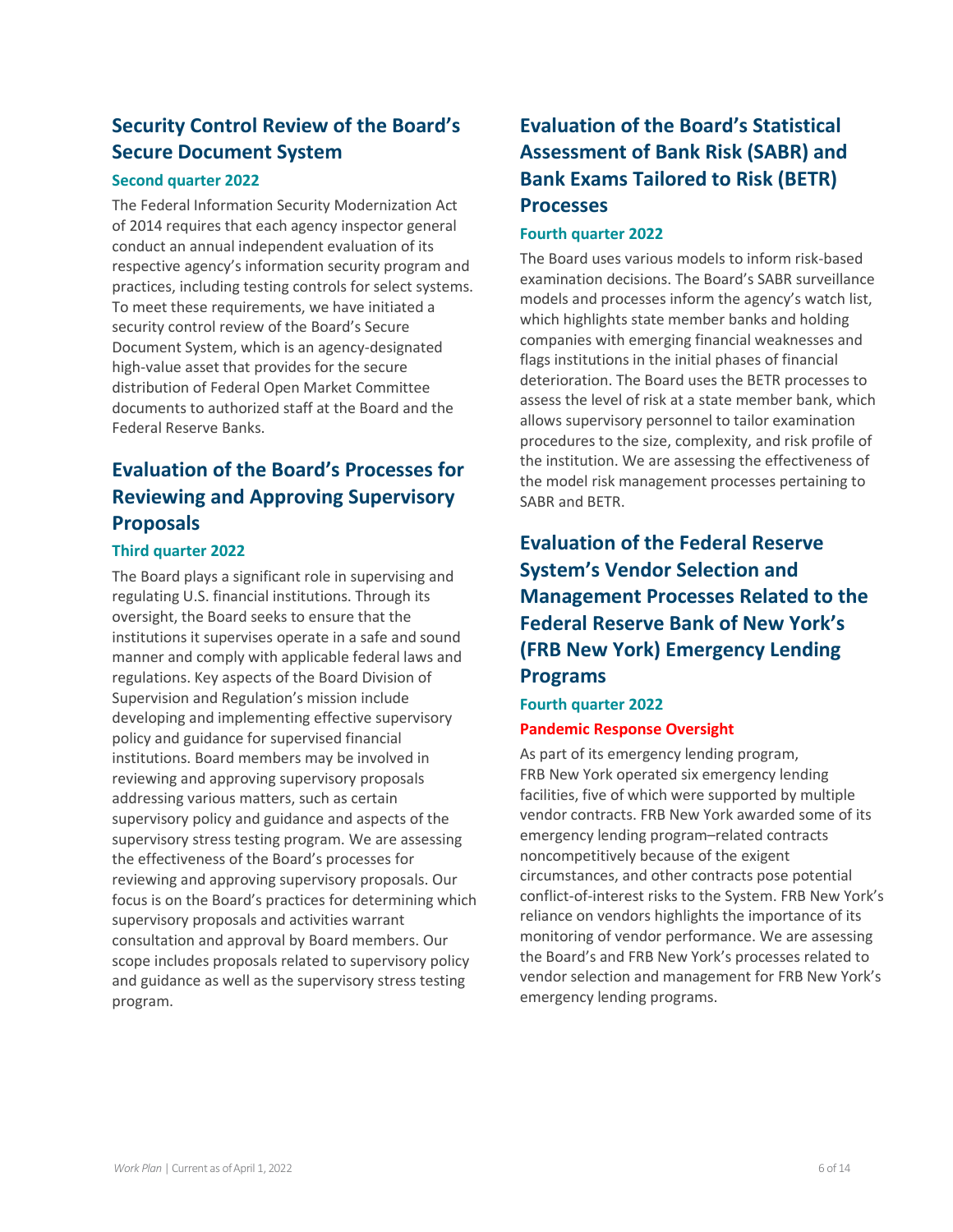## **Monitoring of the Federal Reserve's Lending Programs**

#### **Ongoing**

#### **Pandemic Response Oversight**

In response to the economic effects of the COVID-19 pandemic, the Federal Reserve created new lending programs to provide loans to employers, certain businesses, and communities across the country to support the U.S. economy. Specifically, the following programs have been created: the Main Street Lending Program, the Paycheck Protection Program Liquidity Facility, the Municipal Liquidity Facility, the Primary Market Corporate Credit Facility, and the Secondary Market Corporate Credit Facility. We initiated an active monitoring effort of these programs to gain an understanding of the operational, governance, reputational, and financial matters associated with them. Through this monitoring effort, we will refine our focus on the programs and identify areas for future audits or evaluations. Some of the topics we are considering include the design, operation, governance, and oversight of the lending programs; data collection and reporting associated with the programs; and the effect of the programs on the Board's supervision and regulation activities.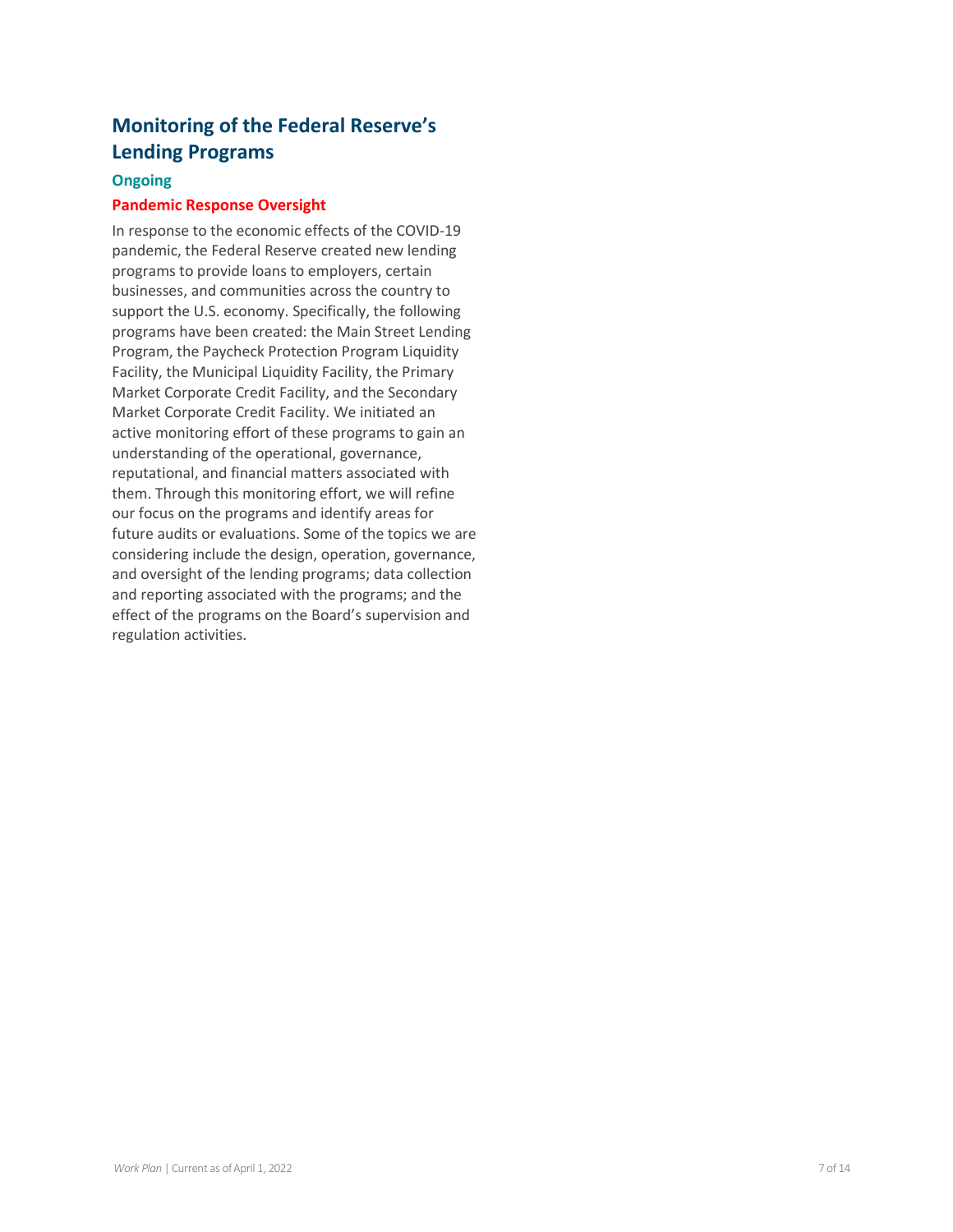## <span id="page-7-0"></span>**Board: Projects in Development**

#### **Evaluation of the Board's Adoption of Cloud Computing Solutions (Phase 2)**

Federal agencies, including the Board, are increasingly implementing cloud computing–based systems to meet their business needs. *Cloud computing* refers to a model for enabling convenient, on-demand network access to a shared pool of configurable resources (for example, networks, servers, storage, applications, and services) that can be rapidly provisioned and released with minimal management effort or service provider interaction. We are performing this evaluation in two phases. For phase 2 of the evaluation, we plan to review the Board's cloud implementation strategy, data governance processes for moving data to the cloud, and enhancements being made to the Security Assurance for the Federal Reserve Trust Model.

## **Evaluation of the Board's and the Federal Reserve Banks' Ethics Programs Pertaining to Personal Investment and Trading Activities**

As the central bank of the United States, the Board must maintain impartiality and avoid even the appearance of conflicts of interest to inspire public trust in the nation's financial system. The Board recently announced a broad set of new investment and trading rules that, among other things, will prohibit the purchase of individual securities, restrict active trading, and increase the timeliness of reporting and public disclosure. We plan to assess the design and effectiveness of these new rules as well as the Board's and the Reserve Banks' approach to monitoring personal investment and trading activities for possible conflicts of interest.

### **Evaluation of the Board's Practices for Establishing Roles and Responsibilities to Manage Data**

The Board's Office of the Chief Data Officer (OCDO) is responsible for overseeing enterprisewide data practices with input from individual divisions. Because the Board relies extensively on data to carry out its mission, it is important that the divisions have established and defined roles and responsibilities for managing data to ensure accountability, data quality,

and consistency. We plan to review how roles and responsibilities for managing data are established and defined by Board divisions as well as identify opportunities for the OCDO to enhance enterprisewide practices related to roles and responsibilities for managing data.

### **Evaluation of the Board's Return-to-Office Plan <sup>N</sup>EW**

After an extended period of full-time telework because of the COVID-19 pandemic, the Board has begun implementing a multiphase return-to-office plan. We have initiated a limited-scope review of certain aspects of the Board's return-to-office plan. Specifically, we plan to evaluate controls related to the following: facility cleaning and air filtration standards; social distancing protocols and signage; building access protocols for employees, visitors, and contractors; and vaccination requirements for visitors and contractors.

## **Evaluation of the Federal Reserve System's Loan Purchase and Administration for Its Main Street Lending Program (MSLP)**

#### **Pandemic Response Oversight**

In response to the COVID-19 pandemic, the Board established the MSLP—composed of five different lending facilities—to facilitate lending to small and medium-sized for-profit and nonprofit organizations. Through the MSLP, the Federal Reserve Bank of Boston (FRB Boston) purchased 1,830 loans amounting to approximately \$17.5 billion from lenders; the majority of these loans were purchased during the last 2 months of the program. Following the purchase of the loans, FRB Boston is now responsible for administering the loans, including assessing overall credit risk and identifying substandard loans. FRB Boston leveraged third-party vendors to support both loan purchases and loan administration. We plan to assess the MSLP's processes for loan purchases and loan administration, including the design, implementation, and operating effectiveness of internal controls.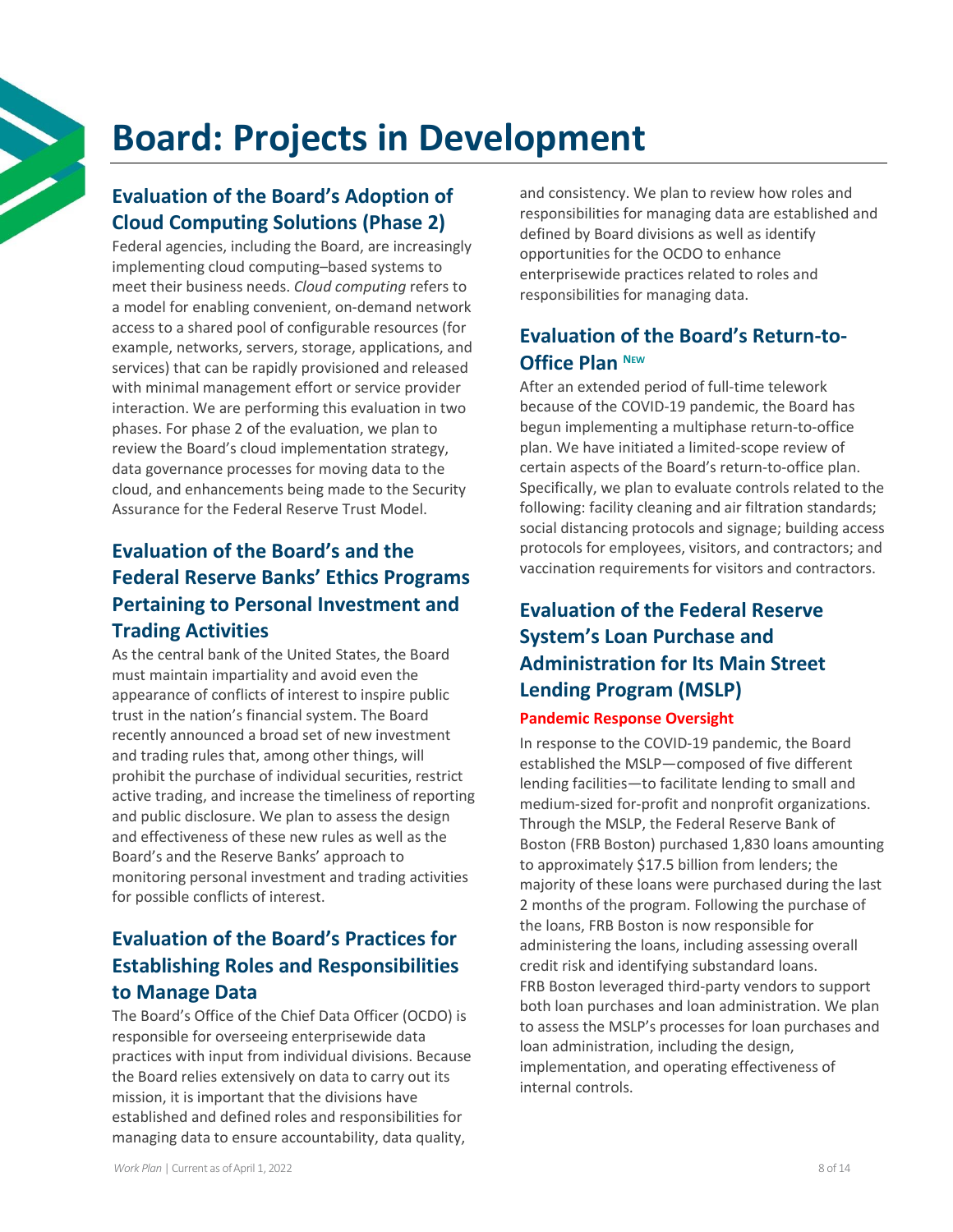### **2022 Audit of the Board's Information Security Program** NEW

The Federal Information Security Modernization Act of 2014 (FISMA) requires that each agency inspector general conduct an annual independent evaluation of its respective agency's information security program and practices. To meet FISMA requirements, we are conducting an audit of the Board's information security program. We are evaluating the effectiveness of the Board's (1) security controls and techniques for select information systems and (2) information security policies, procedures, standards, and guidelines. We will use the results from our audit to respond to the U.S. Department of Homeland Security's fiscal year 2022 FISMA reporting metrics for inspectors general.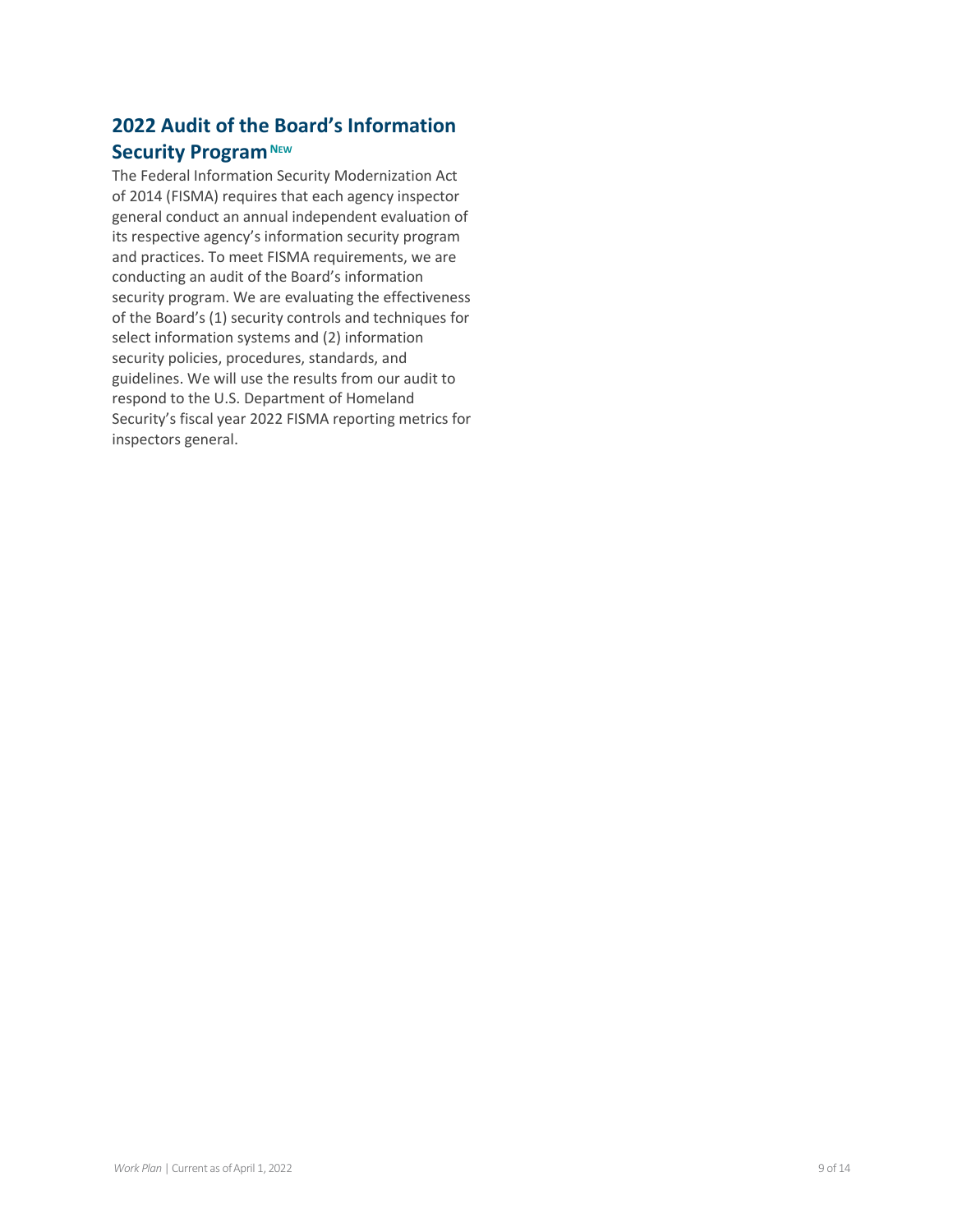## <span id="page-9-0"></span>**Board: Planned Projects**

## **Audit of the Board's Contract Solicitation, Selection, and Award Processes**

The Division of Financial Management's Procurement function is responsible for oversight of the Board's procurement functions, including contract solicitation, selection, and award. The Board needs strong controls to ensure that it acquires goods and services timely and at reasonable prices and that it meets or exceeds other Board goals, such as vendor diversity. This project will assess the effectiveness of the Board's contract solicitation, selection, and award processes, including the Board's compliance with applicable laws, regulations, and internal policies and procedures.

## **Audit of the Board's Financial Statements as of and for the Years Ended December 31, 2022 and 2021 NEW**

We contracted with an independent public accounting firm to audit the financial statements of the Board. We are overseeing the activities of the independent public accounting firm to ensure compliance with generally accepted government auditing standards and Public Company Accounting Oversight Board auditing standards related to internal controls over financial reporting.

## **Audit of the Board's Purchase Card Program**

The Government Charge Card Abuse Prevention Act of 2012 requires inspectors general to conduct periodic audits or reviews of charge card programs. Although we conduct periodic risk assessments of the Board's purchase card program, we have not conducted an audit of the program since 2013. Therefore, we will conduct an audit of the Board's internal controls over its purchase card program.

## **Audit of the Federal Financial Institutions Examination Council's (FFIEC) Financial Statements as of and for the Years Ended December 31, 2022** and 2021<sup>NEW</sup>

The Board performs the accounting function for the FFIEC, and we contracted with an independent public accounting firm to audit the financial statements of the FFIEC. We are overseeing the activities of the independent public accounting firm to ensure compliance with generally accepted government auditing standards.

#### **Board Security Control Reviews**

The Federal Information Security Modernization Act of 2014 requires that each agency inspector general evaluate a representative subset of its respective agency's information systems, including third-party systems. To meet this requirement, we will conduct security control reviews of a sample of the Board's information systems throughout the year. We will use automated audit scanning tools to assist with conducting the reviews.

#### **Evaluation of the Board Office of Diversity and Inclusion's (OD&I) Approach to Diversity Initiatives Across the Federal Reserve System**

While OD&I has several objectives specific to the Board, it also provides oversight of the Federal Reserve Banks' equal employment opportunity (EEO) and diversity programs and initiatives. As noted in the *Federal Reserve Administrative Manual*, OD&I responsibilities in this area include reviewing Reserve Banks' EEO programs and making recommendations for improvement where appropriate. In addition, OD&I advises the Reserve Banks in their efforts to develop women and minorities for managerial and official positions, among other responsibilities. We will assess OD&I's oversight and advisory role in the Reserve Banks' EEO and diversity initiatives and identify any opportunities to enhance OD&I oversight and advisory effectiveness.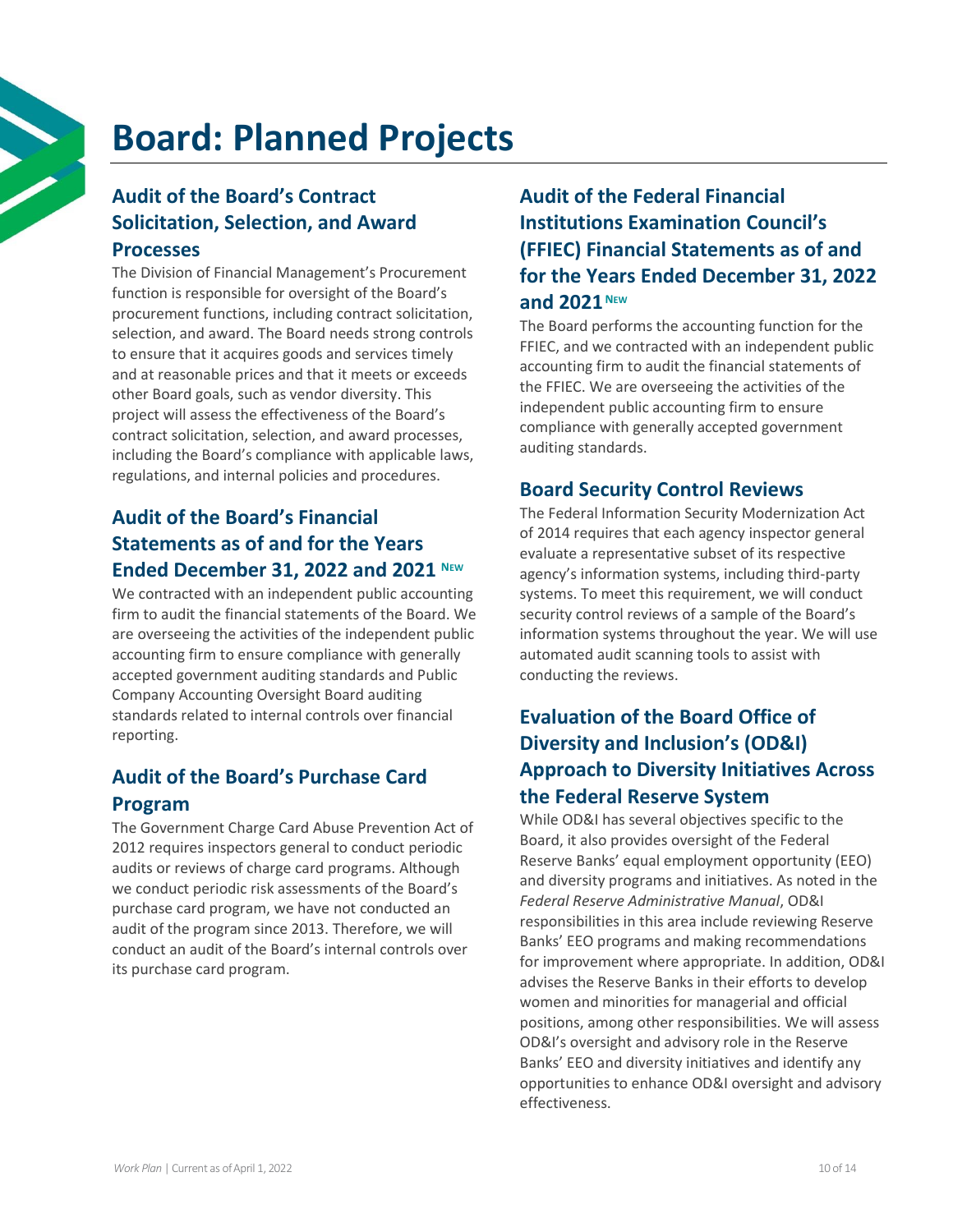### **Evaluation of the Board's and the Federal Reserve Banks' Procedures and Controls for Safeguarding Confidential Information Collected During the Supervisory Process**

During the supervisory process, Board and Reserve Bank employees review, create, and store information, such as records collected from supervised institutions, that is exempt from public disclosure and that may include personally identifiable information. To protect this information from accidental disclosure or access by unauthorized parties, the Board and the Reserve Banks must have adequate controls. Inadequate safeguards for confidential information could have adverse implications for supervised institutions, their customers, and the Federal Reserve System. We plan to assess the Board's and the Reserve Banks' policies, procedures, practices, and controls to safeguard confidential information collected during the supervisory process.

### **Review of the Board's Approach to Climate Risk Supervision at Financial Institutions**

As noted in the Board's November 2020 *Supervision and Regulation Report*, Federal Reserve System supervisors are responsible for ensuring that supervised institutions operate in a safe and sound manner and can continue to provide financial services to their customers in the face of all types of risk, including those related to climate change. The report noted, however, that assessing and managing climaterelated risks presents several challenges and that supervisors are seeking to better understand, measure, and mitigate climate-related financial risks. Further, the report stated that supervisors will continue to work with other agencies and authorities on this endeavor. The Board established the Supervision Climate Committee to promote the resilience of supervised institutions to climate-related financial risks and is in the process of developing its supervisory approach on this topic. We plan to identify key areas of consideration as the Board develops and implements a supervisory approach for climate risks at financial institutions.

We previously referred to this project as "Evaluation of the Board's Supervisory Approach for Climate Risks."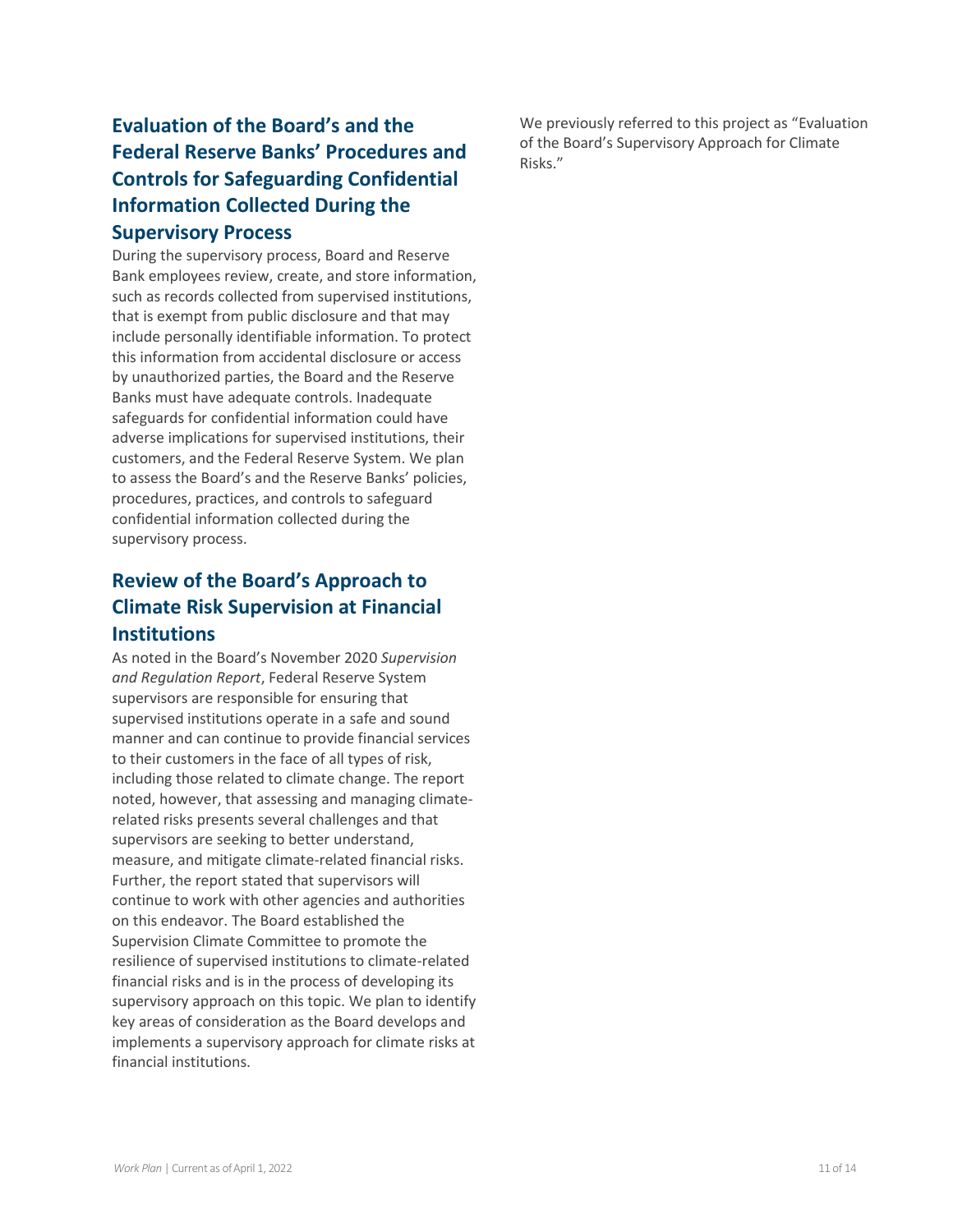## <span id="page-11-0"></span>**Bureau: Initiated Projects**

with calendar quarter of expected completion

#### **Security Control Review of Amazon Web Services (AWS) ISSUED**

#### **First quarter 2022**

The Federal Information Security Modernization Act of 2014 (FISMA) requires that each agency inspector general conduct an annual independent evaluation of its respective agency's information security program and practices, including testing controls for select systems. To meet these requirements, we have initiated a security control review of the Bureau's use of AWS. AWS is a cloud-based system used by the Bureau to host the agency's public website and to perform development activities, among other things.

The results of this review may be incorporated into our annual FISMA review and were reported out in a restricted memorandum.

#### **Security Control Review of the ServiceNow (SNOW) System ISSUED**

#### **First quarter 2022**

The Federal Information Security Modernization Act of 2014 (FISMA) requires that each agency inspector general conduct an annual independent evaluation of its respective agency's information security program and practices, including testing controls for select systems. To meet these requirements, we have initiated a security control review of the SNOW system. The Bureau uses the SNOW system to support its asset management, security operations, and incident management processes.

The results of this review may be incorporated into our annual FISMA review and were reported out in a restricted memorandum.

## **Audit of the Bureau's Compliance With the Payment Integrity Information Act (PIIA)**

#### **Second quarter 2022**

The PIIA requires agency heads to periodically review and identify programs and activities that may be susceptible to significant improper payments. The PIIA

also requires agency inspectors general to determine each fiscal year whether the agency is in compliance with the act. The Bureau has determined that its Consumer Financial Civil Penalty Fund is subject to the PIIA. This audit is assessing the Bureau's compliance with the act.

## **Evaluation of the Bureau's Preparedness to Implement the Open, Public, Electronic and Necessary (OPEN) Government Data Act**

#### **Third quarter 2022**

The Bureau's Office of the Chief Data Officer is responsible for managing the Bureau's Freedom of Information Act, records management, data policy, privacy, and Paperwork Reduction Act programs. The Bureau maintains and distributes significant amounts of data related to consumer financial markets. In January 2019, Congress enacted the OPEN Government Data Act, which requires federal agencies to create publicly available data inventories and outlines specific duties for federal chief data officers. We are assessing the Bureau's preparedness to implement certain components of the OPEN Government Data Act.

### **Evaluation of the Bureau's Approach to Assessing Independence and Mitigating the Risk of Conflicts of Interest <sup>S</sup>USPENDED**

The Bureau's Division of Supervision, Enforcement and Fair Lending (SEFL) is responsible for ensuring compliance with federal consumer financial laws by supervising market participants and bringing enforcement actions where appropriate. To fulfill this responsibility, it is important to ensure that SEFL staff are independent and objective in executing their oversight activities. We are assessing the extent to which the Bureau promotes a focus on independence and has policies, procedures, and controls to mitigate the risk of conflicts of interest among SEFL staff.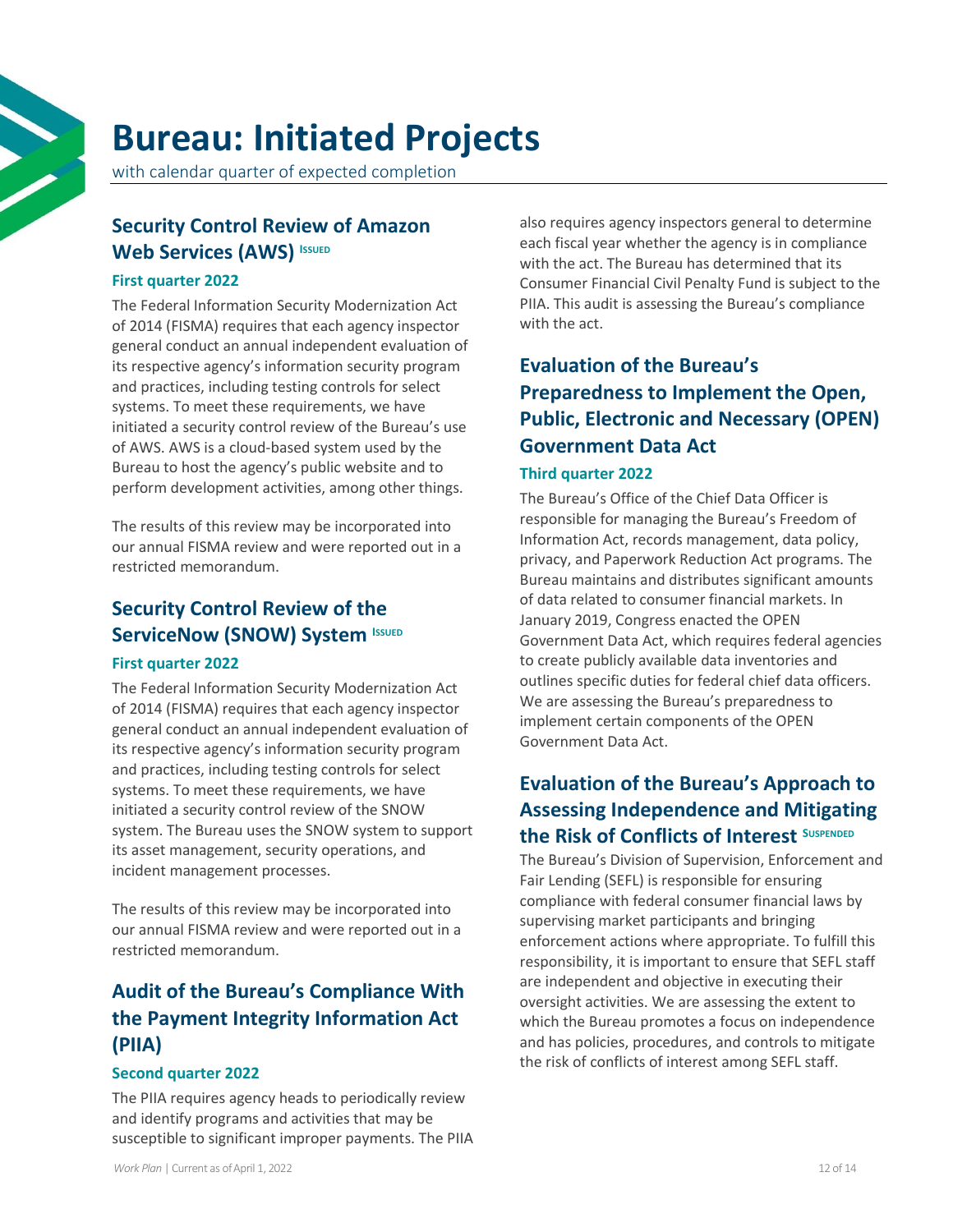## <span id="page-12-0"></span>**Bureau: Projects in Development**

## **Audit of the Bureau's Processes for Awarding Contracts and Exercising Options**

The Office of the Chief Procurement Officer is responsible for providing acquisition support to the Bureau's program offices. This support includes working with the program offices to develop contract requirements, solicit competition, evaluate offers, award contracts, and exercise contract options. The office also has internal goals related to awarding competitive contracts and awarding contracts to minority- and women-owned businesses. We will assess the Office of the Chief Procurement Officer's controls for awarding contracts and exercising contract options to ensure compliance with applicable laws; regulations; and internal policies, procedures, and goals.

#### **Evaluation of the Bureau's Return-to-Office Plan <sup>N</sup>EW**

After an extended period of full-time telework because of the COVID-19 pandemic, the Bureau has begun implementing a multiphase return-to-office plan. We have initiated a limited-scope review of certain aspects of the Bureau's return-to-office plan. Specifically, we plan to evaluate controls related to the following: facility cleaning and air filtration standards; social distancing protocols and signage; building access protocols for employees, visitors, and contractors; and vaccination requirements for visitors and contractors.

#### **2022 Audit of the Bureau's Information Security Program <sup>N</sup>EW**

The Federal Information Security Modernization Act of 2014 (FISMA) requires that each agency inspector general conduct an annual independent evaluation of its respective agency's information security program and practices. To meet FISMA requirements, we are conducting an audit of the Bureau's information security program. We are evaluating the effectiveness of the Bureau's (1) security controls and techniques for select information systems and (2) information security policies, procedures, standards, and guidelines. We will use the results from our audit to respond to the U.S. Department of Homeland

Security's fiscal year 2022 FISMA reporting metrics for inspectors general.